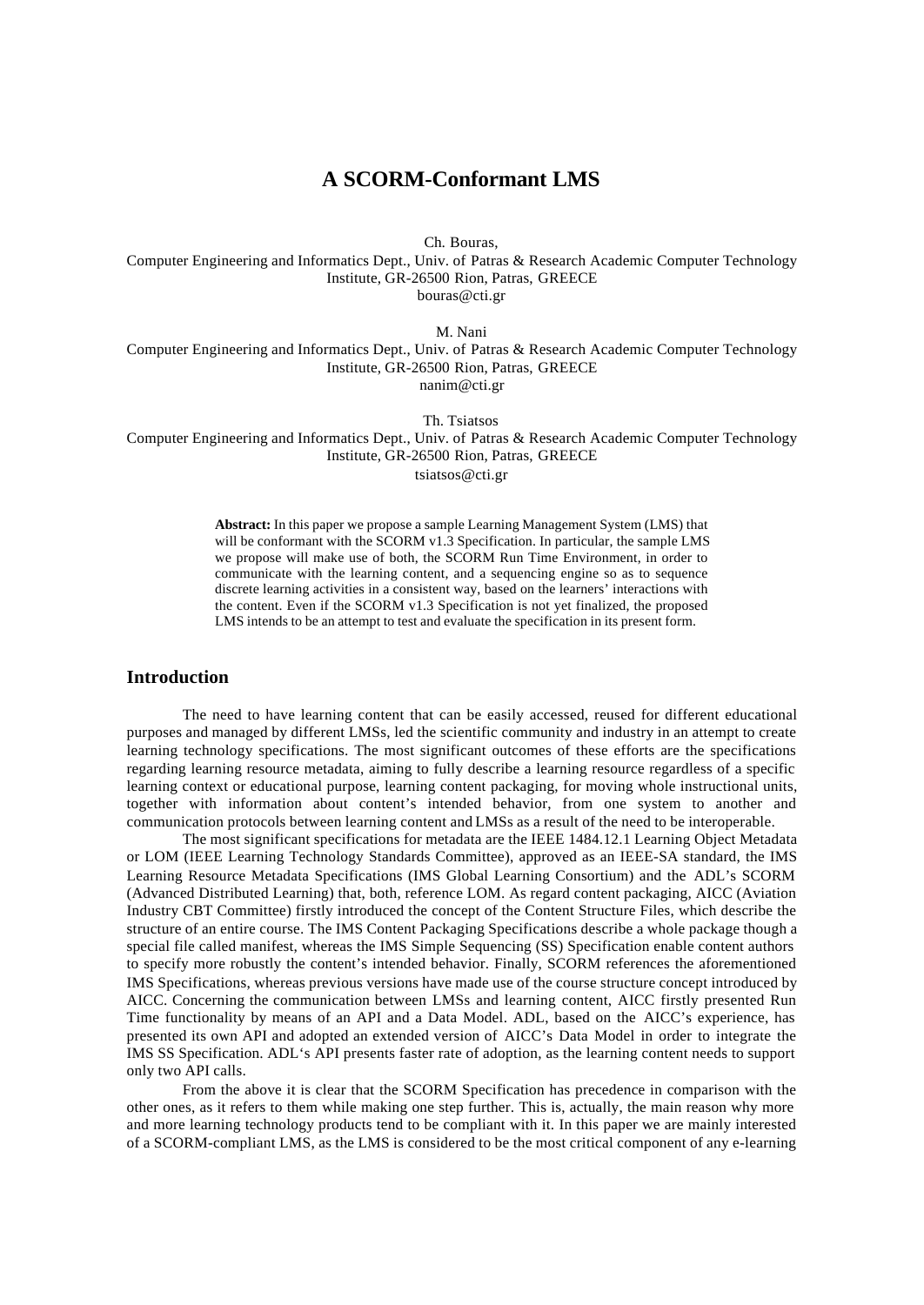solution (THINQ). LMSs contribute to the improvement of the speed and effectiveness of a training process and provide many benefits for both, organizations and individuals (THINQ), (Bean, 2002).

In the following sections we shortly describe the SCORM Specification and our proposal for the LMS. In particular, we present the LMS's expected functionality and architecture as well as our vision regarding the system implementation. We end up with conclusions and plans for future work.

# **SCORM Description**

SCORM Specification has been developed by the ADL initiative with the intention to meet the DoD's requirements for reusable, accessible, interoperable and durable Web-based learning content. It specifies a Content Aggregation Model (CAM) and a Run Time Environment (RTE) for learning objects.

The CAM distinguishes the learning content into four components: a) *Assets*: They concern learning content in its most basic form that can be delivered in a Web client. b) *SCA*: A Sharable Content Asset (SCA) is a collection of one or more assets that can be launched by an LMS. c) *SCO*: A Sharable Content Object (SCO) is, also, a collection of one or more assets. However, as opposite to a SCA, it can communicate with the LMS using the RTE, thus allowing the LMS to track down the learners' interactions with the content. d) *Content Aggregation*: It concerns a content structure that can be used to aggregate learning resources into cohesive instructional units, apply structure and associate learning taxonomies.

CAM specifies five types of metadata application profiles to describe Assets, SCAs, SCOs, Activities and Content Aggregations. Moreover, it concerns the packaging of the manifest and the related physical files into a zip file (called Package Interchangeable File or PIF) or on a CD-ROM. With the integration of the IMS SS Specification, CAM supports the consistent sequencing of learning activities. These may be instructional events in a content resource or aggregation of activities and they can be associated with author defined sequencing information. In run tine, each activity experienced by the learner is associated with tracking status data, which may affect the sequencing process. A Tracking Model captures information regarding the learners' interactions with the resource associated with an activity.

The RTE includes a launch mechanism, an API and a Data Model. The launch mechanism refers to the LMS's responsibility to determine the learning resource (SCA or SCO) that will be next delivered to the learner. The API is a communication mechanism between the LMS and the content. It is provided by the LMS, but it is SCO's responsibility to locate the API adapter and make the appropriate API calls in order to communicate and exchange information with the LMS according to the Data Model. Some of the Data Model elements relate to the Tracking Status Model for the respective activity.

## **Our Proposal for LMS**

The LMS we propose intends to be an asynchronous learning system for delivering and managing learning content, which adapts accordingly to the learner's progress and performance. This means that learners with difficulties in satisfying a predefined learning objective associated with a learning activity should be able to experience additional activities to improve their cognitive skills. Learners could, occasionally, not allowed to experience an activity for more than a predefined period of time or a number of attempts. Objectives and limits are set by content authors so as to serve specific instructional strategies.

According to the aforementioned goal, the LMS is expected to provide a suite of functionality, such as the ability to maintain a list of registered users; provide login/logout services; allow registered users to change their preferences; import SCORM v1.3 learning content that can be grouped into a variety of categories; inform learners of the new available categories and courses; allow learners to view the courses contained within a category and register/un-register for a particular course; allow learner to view what is contained within a course; provide learners with the means that will help them navigate through a course's learning activities; inform learners in the case an attempt to experience a learning activity is not allowed; monitor the users' interactions with the content, as specified within a resource; conditionally affect, in run time, the sequence of the activities according to the learner's progress and performance; provide bookmark facilities and report on learner's performance on assessments, if any, of a course.

As mentioned above, the LMS will maintain a list of registered users. LMS's administrator will be responsible for adding to or deleting learners from the list, motivated by the users' intention to register to or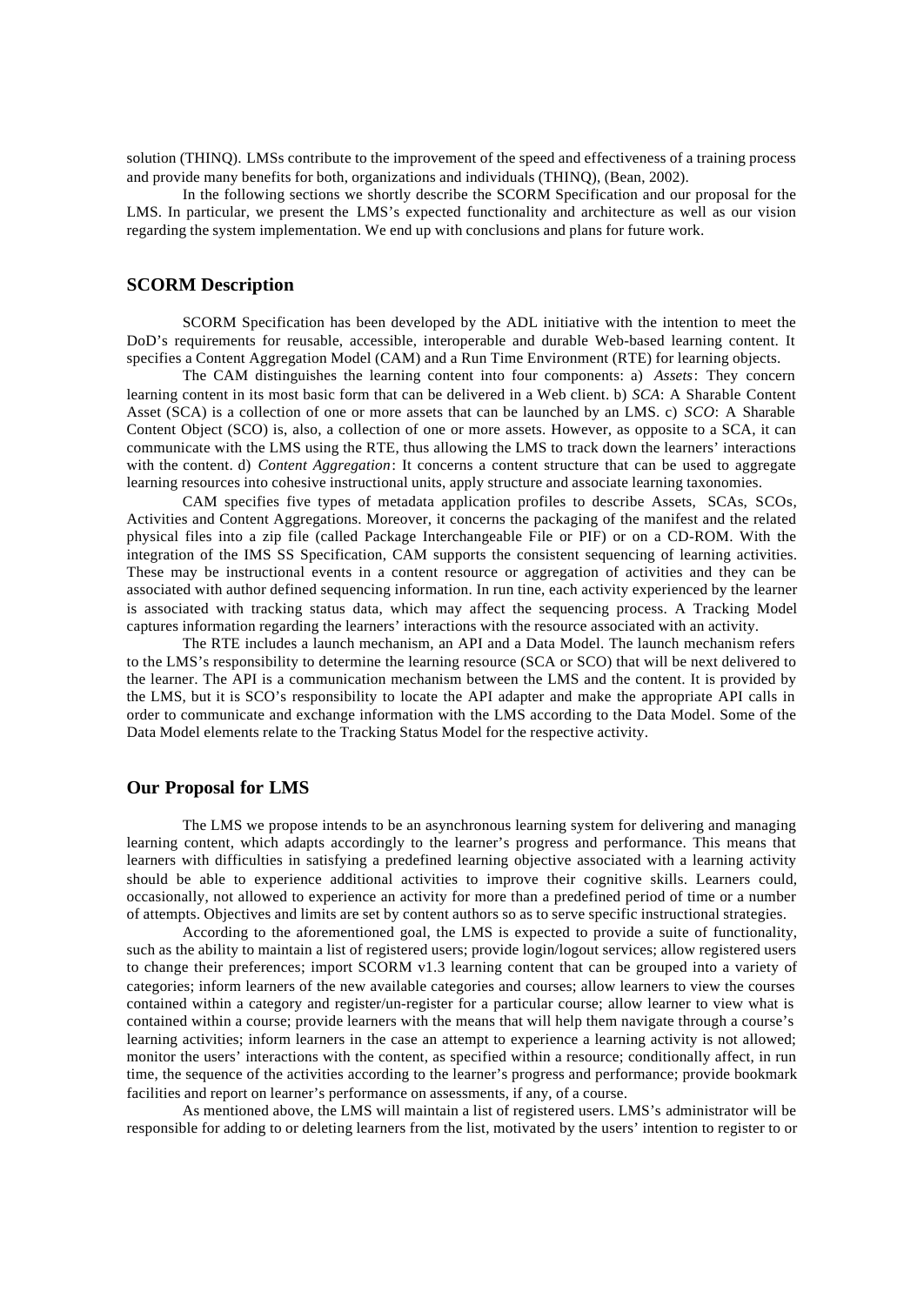un-register from the LMS. He will, also, be responsible for defining the different categories the imported courses can be divided into, as well as for importing new courses. These could be developed using any SCORM v1.3-compliant authoring tool and they will be in the form of a PIF (zip format). Registered learners will be able to enter the LMS through a login session and explore a list of the non-empty categories of the available courses. They will, also, be able to change their preferences and be informed of the new available categories and courses. A learner can select the course(s) he wishes to attend/delete and make the appropriate registration(s)/deletions. When he selects to view a course, he will be provided with the course's table of contents as well as other means that will help him navigate through the learning activities contained in that course (e.g. "next"/"previous" buttons). If any of the learner's navigation request violates the sequencing rules specified by the content developer, the learner is being informed of the wrong navigation event he has triggered. Otherwise, the learner can view the learning resource associated with an activity, as well as to interact with it.

The sequencing rules are based on learner's progress and performance and affect the availability of the activities the learner is allowed to experience. In particular, if a learner does not succeed in satisfying a learning objective associated with a learning activity (e.g. pass a pretest), he should be prompted to experience additional activities that will help him to succeed. Moreover, if an activity is associated with an attempt or time limit, the LMS will inform the users of this bound as well as whether this bound has been met or exceeded. The LMS will, also, present a list of auxiliary resources, which could be engaged with a particular activity, and provide bookmark facilities. The overall sequencing process will be controlled by a sequencing engine, which is provided by the LMS in order to assure that the sequence of the learning activities conforms to the instructional strategy. This engine will make use of the information gathered from the LMS, which concerns the status of the learning activities, as well as information from the manifest file.

The LMS will be able to report on learner's progress and performance on assessments contained in a course. This will help learners to be informed of their cognitive skills in various instructional units as well as to be motivated to achieve a better performance in subsequent tests. In order to track the learners' interactions with the content, the LMS will group the information it can exchange with the traceable learning content (SCO) according to the SCORM Data Model. This information concerns, among others, student's profile and preferences, questions and tests, objectives and status. The information exchange will be realized by means of the API adapter, provided by the LMS, and the appropriate API calls. A SCO will, then, be able to locate and use the API adapter so as to initialize or finish communication with the LMS, read/write data from/to the LMS, commit the changes made and be informed of the possible error states.

Being SCORM-compliant, the proposed LMS has a standardized way to be interoperable with the learning content. This means that the LMS is able to manage, track and deliver learning content developed by any SCORM-compliant authoring tool or exported by any SCORM-compliant LMS. This is due to the fact that the learning content and all the required information about its structure and intended behavior is contained in the manifest file of the PIF. With the integration of the IMS SS Specification, SCORM enables instructors to translate learning strategies into sequencing rules and actions, which in turn are associated with the activities a learning experience consists of. Any SCORM-compliant LMS is then able to sequence activities in a way consistent with the instructional purposes and deliver learning resources based on the learner's interactions with them. This allows the development of content that adapts student's progress and performance, thus serving our LMS's goal and approach. Following SCORM, the proposed LMS is able to exploit the SCORM API and Data Model as the standardized means for monitoring the students' interactions with the content. Information that can be exchanged between itself and the content concerns the session and total time a student spends on an activity, the accomplishment or not of the learning objectives, the student's performance on assessments, how, why and where a student has left off a SCO, student' s preferences, SCO enabled navigation events as well as comments from/to the LMS.

#### **System Architecture and Implementation Issues**

The LMS we propose will be based on a client-server architecture, as shown in Figure 1. In particular, the LMS will consist of the following components: a) *A Web client*: Learners will be able to access the learning content and other LMS's services, through a browser window. The LMS will come with a variety of user interfaces in order to manage the different functions, such as registrations, reports, student's profile management and course administration. The LMS will provide a browser window that will encapsulate a SCORM API adapter. The content will be delivered in a frame of this API-enhanced window. In another